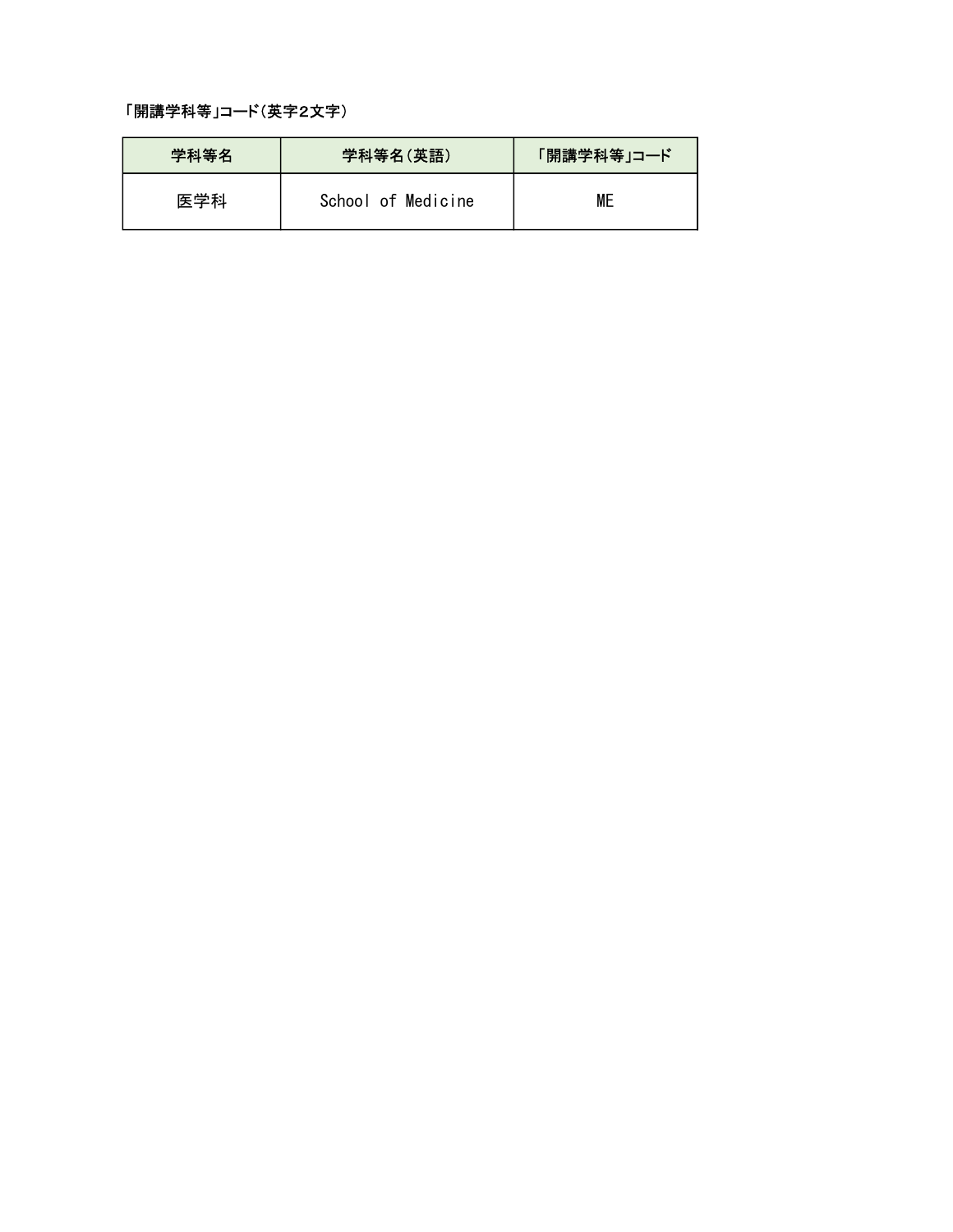| 大分類 |   | 中分類(百の位) | 小分類(十の位及び一の位)   |              |  |  |
|-----|---|----------|-----------------|--------------|--|--|
|     |   |          | 01              | 実験動物資源学      |  |  |
|     |   |          | 02              | 医学序論         |  |  |
|     |   |          | 03              | 解剖学第1(組織学)   |  |  |
|     |   |          | 04              | 生化学・栄養学      |  |  |
|     |   |          | 05              | 医用工学基礎論      |  |  |
|     |   | 基礎医学     | 06              | 解剖学第2(マクロ)   |  |  |
|     |   |          | 07              | 解剖学第3(神経)    |  |  |
|     | a |          | 08              | 生理学          |  |  |
| 医学部 |   |          | 09              | 病理学総論        |  |  |
| 医学科 |   |          | 10 <sup>°</sup> | 薬理学          |  |  |
|     |   |          | 11              | 做生物学 I       |  |  |
|     |   |          | 12              | 免疫学          |  |  |
|     |   |          | 13              | 放射線基礎医学(3年生) |  |  |
|     |   |          | 14              | 寄生虫学         |  |  |
|     |   |          | 15              | 医学英語 I       |  |  |
|     |   |          | 16              | 医学英語Ⅱ        |  |  |
|     |   |          | 17              | 生化学·栄養学実習    |  |  |
|     |   |          | 18              | フリークオーター     |  |  |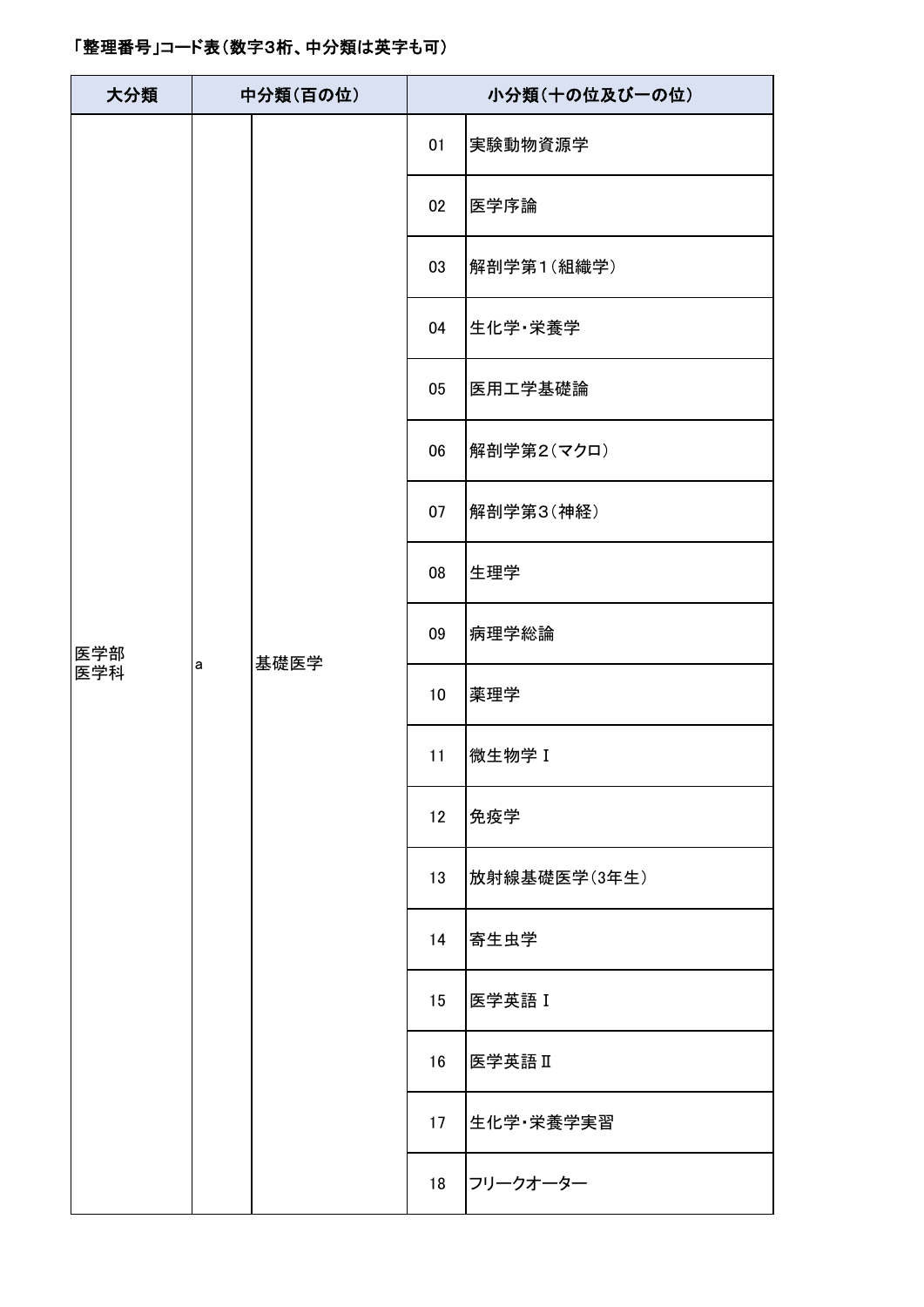| 大分類        |             | 中分類(百の位) | 小分類(十の位及び一の位)   |                 |  |
|------------|-------------|----------|-----------------|-----------------|--|
|            |             |          | 01              | 人類遺伝学           |  |
|            |             |          | 02              | 統計学             |  |
|            |             |          | 03              | 衛生学             |  |
|            |             |          | 04              | 法医学(医事法制を含む)    |  |
|            |             |          | 05              | 医療情報学           |  |
|            |             |          | 06              | 医療倫理学           |  |
|            | $\mathsf b$ | 社会医学     | 07              | 公衆衛生学           |  |
|            |             |          | 08              | 公衆衛生学実習         |  |
|            |             |          | 09              | 医療安全            |  |
|            |             |          | 10 <sup>°</sup> | 医療機器管理          |  |
| 医学部<br>医学科 |             |          | 11              | 社会医学            |  |
|            |             |          | 12 <sup>2</sup> | 基礎臨床社会医学統合講義 I  |  |
|            |             |          | 13              | 基礎臨床社会医学統合講義 II |  |
|            |             |          | 01              | チュートリアル         |  |
|            |             |          | 02              | 内科学(循環器)        |  |
|            |             |          | 03              | 内科学(消化器)        |  |
|            | C           | 臨床医学     | 04              | 内科学(アレルギー・リウマチ) |  |
|            |             |          | 05              | 内科学(呼吸器)        |  |
|            |             |          | 06              | 内科学(腎臓)         |  |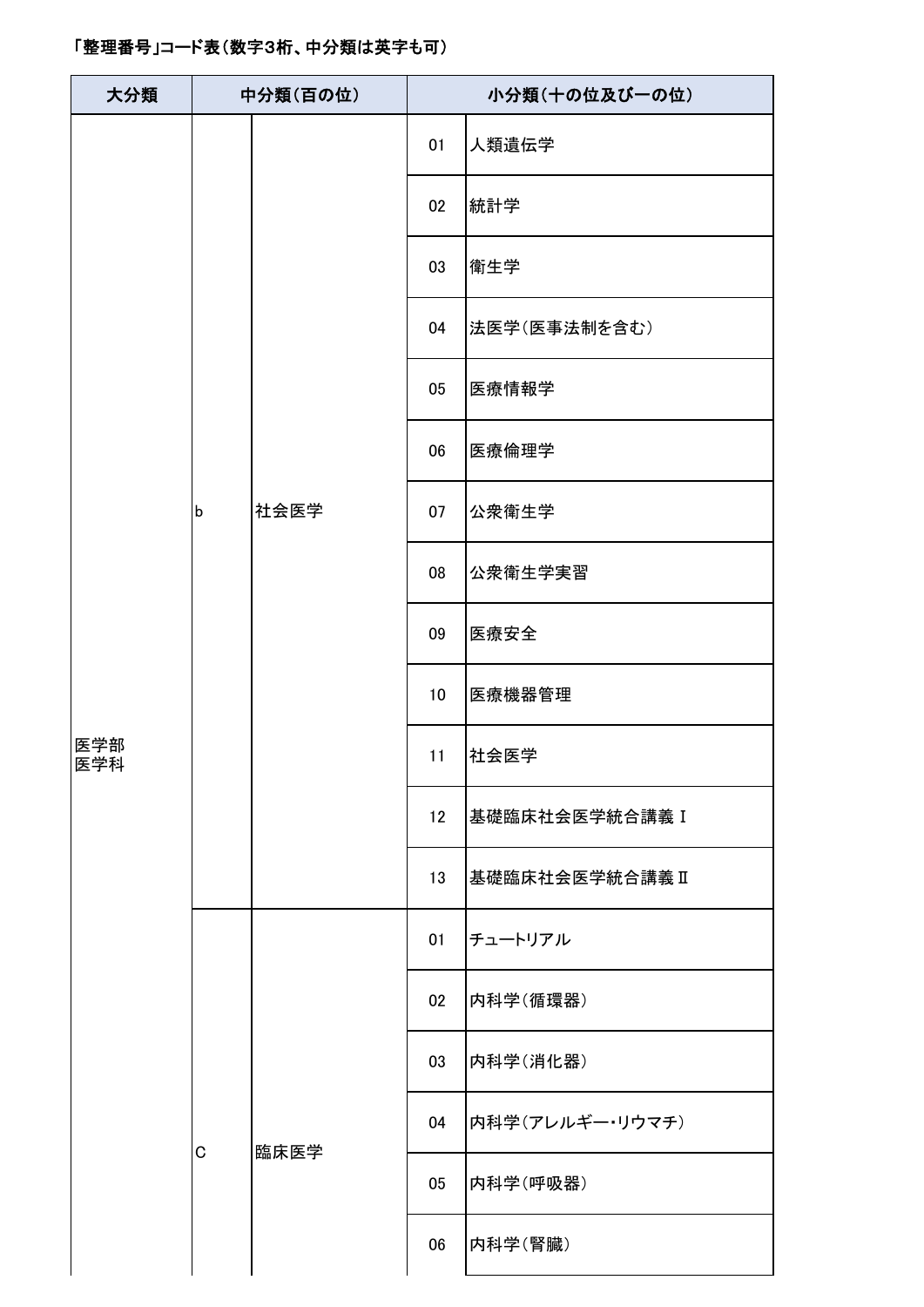| 大分類        |   | 中分類(百の位) | 小分類(十の位及び一の位)   |                |  |  |
|------------|---|----------|-----------------|----------------|--|--|
|            |   |          | 07              | 内科学(内分泌)       |  |  |
|            |   |          | 08              | 内科学(糖尿病·代謝)    |  |  |
|            |   |          | 09              | 内科学(感染症)       |  |  |
|            |   |          | 10 <sup>°</sup> | 内科学(血液·腫瘍)     |  |  |
|            |   |          | 11              | 内科学(神経)        |  |  |
|            |   |          | 12              | 内科学(老年病)       |  |  |
|            |   |          | 13              | 内科学(心療)        |  |  |
| 医学部<br>医学科 | C | 臨床医学     | 14              | 外科学(腫瘍·血管)     |  |  |
|            |   |          | 15              | 外科学(肝胆膵·移植)    |  |  |
|            |   |          | 16              | 外科学(消化管·代謝内分泌) |  |  |
|            |   |          | 17              | 胸部外科学          |  |  |
|            |   |          | 18              | 小児外科学          |  |  |
|            |   |          | 19              | 脳神経外科学         |  |  |
|            |   |          | 20              | 整形外科学          |  |  |
|            |   |          | 21              | 産科学婦人科学        |  |  |
|            |   |          | 22              | 小児科学           |  |  |
|            |   |          | 23              | 眼科学            |  |  |
|            |   |          | 24              | 皮膚科学           |  |  |
|            |   |          | 25              | 泌尿器科学          |  |  |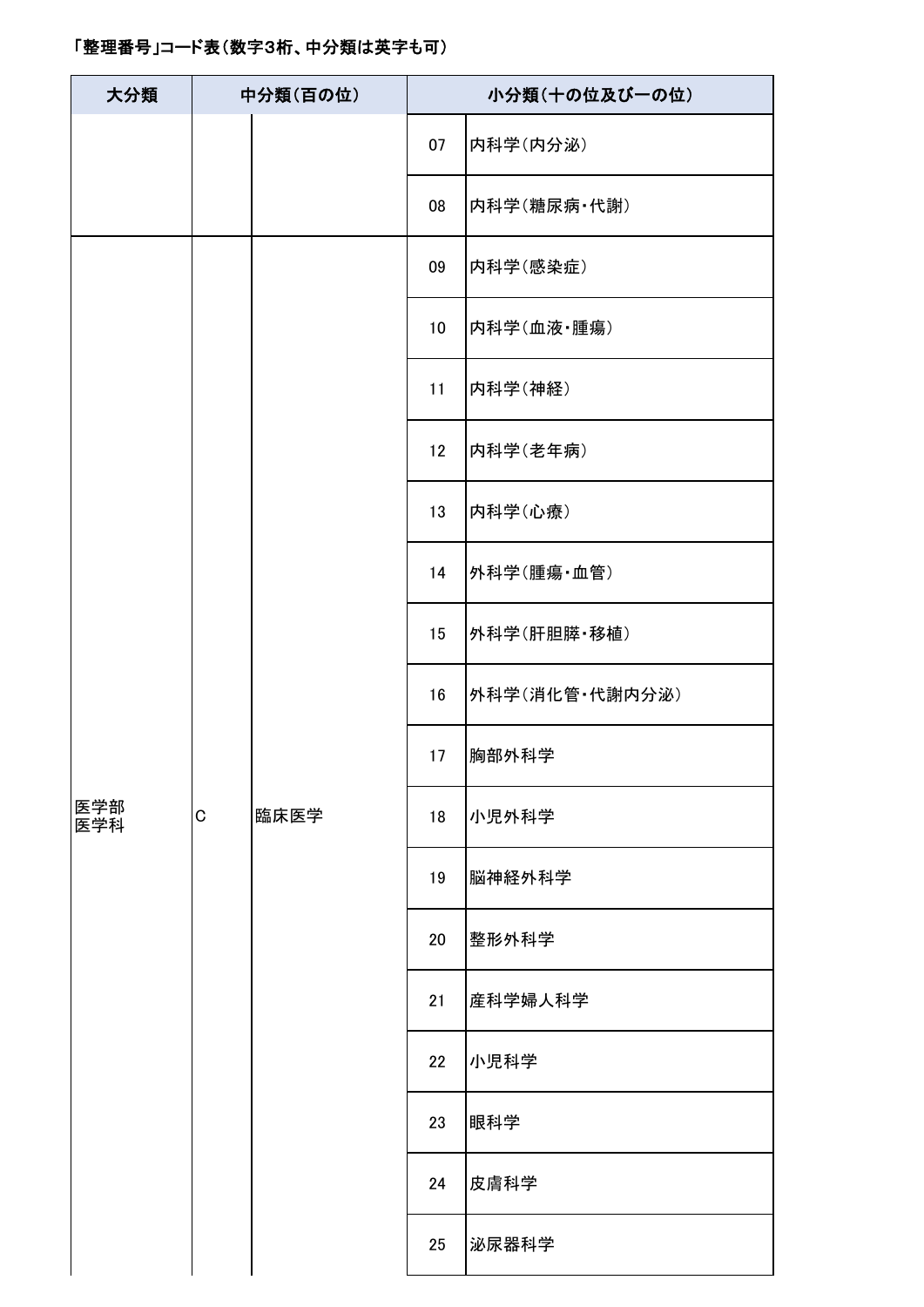| 大分類             |  | 中分類(百の位) | 小分類(十の位及び一の位) |                   |  |
|-----------------|--|----------|---------------|-------------------|--|
|                 |  |          | 26            | 精神医学              |  |
|                 |  |          | 27            | 耳鼻咽喉科学            |  |
|                 |  |          | 28            | 放射線医学             |  |
|                 |  |          | 29            | 麻酔学               |  |
|                 |  |          | 30            | 形成外科学             |  |
|                 |  |          | 31            | 臨床検査医学            |  |
|                 |  |          | 32            | 口腔外科学             |  |
|                 |  | 臨床医学     | 33            | 救急医学              |  |
| 医学部<br>C<br>医学科 |  |          | 34            | リハビリテーション医学       |  |
|                 |  |          | 35            | 病理学各論             |  |
|                 |  |          | 36            | 放射線基礎医学(4年生)      |  |
|                 |  |          | 37            | 感染制御学             |  |
|                 |  |          | 38            | 東洋医学              |  |
|                 |  |          | 39            | 健康管理学             |  |
|                 |  |          | 40            | 手術部感染対策実習         |  |
|                 |  |          | 41            | チュートリアル(4年生)      |  |
|                 |  |          | 43            | 内科学(循環器)実習        |  |
|                 |  |          | 44            | 内科学(消化器)実習        |  |
|                 |  |          | 45            | 内科学(アレルギー・リウマチ)実習 |  |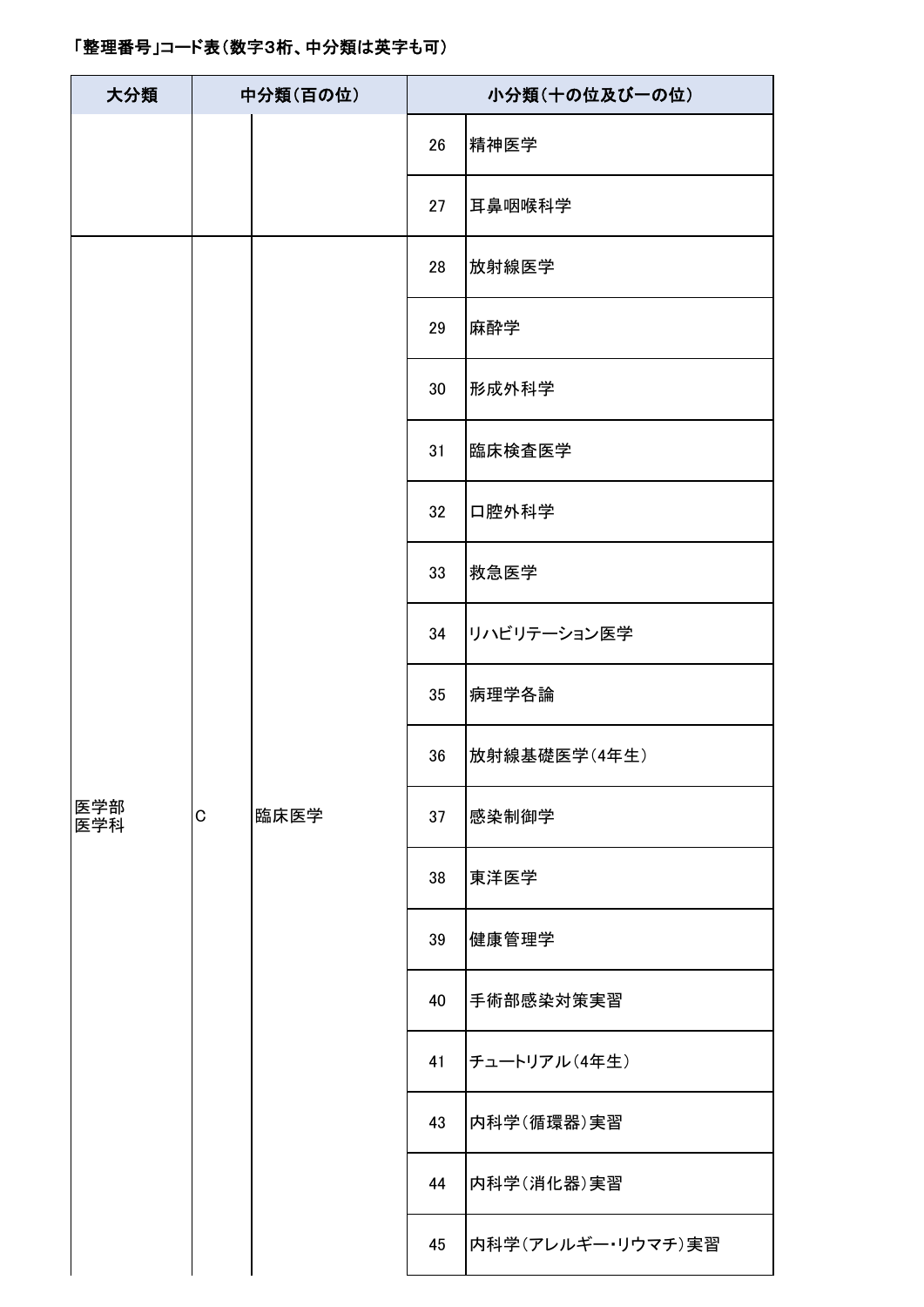| 大分類        |   | 中分類(百の位) | 小分類(十の位及び一の位) |                  |  |  |
|------------|---|----------|---------------|------------------|--|--|
|            |   |          | 46            | 内科学(呼吸器)実習       |  |  |
|            |   |          | 47            | 内科学(腎臓·内分泌)実習    |  |  |
|            |   |          | 48            | 内科学(糖尿病·代謝)実習    |  |  |
|            |   |          | 49            | 内科学(感染症)実習       |  |  |
|            |   |          | 50            | 内科学(血液·腫瘍)実習     |  |  |
|            |   |          | 51            | 内科学(神経)実習        |  |  |
|            |   |          | 52            | 内科学(老年病)実習       |  |  |
| 医学部<br>医学科 |   | 臨床医学     | 53            | 内科学(心療)実習        |  |  |
|            |   |          | 54            | 外科学(腫瘍·血管)実習     |  |  |
|            |   |          | 55            | 外科学(肝胆膵・移植)実習    |  |  |
|            |   |          | 56            | 外科学(消化管·代謝内分泌)実習 |  |  |
|            | C |          | 57            | 胸部外科学実習          |  |  |
|            |   |          | 58            | 脳神経外科学実習         |  |  |
|            |   |          | 59            | 整形外科学実習          |  |  |
|            |   |          | 60            | 精神医学実習           |  |  |
|            |   |          | 61            | 産科学婦人科学実習(I期)    |  |  |
|            |   |          | 62            | 小児科学実習(I期)       |  |  |
|            |   |          | 64            | 病理学実習            |  |  |
|            |   |          | 65            | 小児外科学実習          |  |  |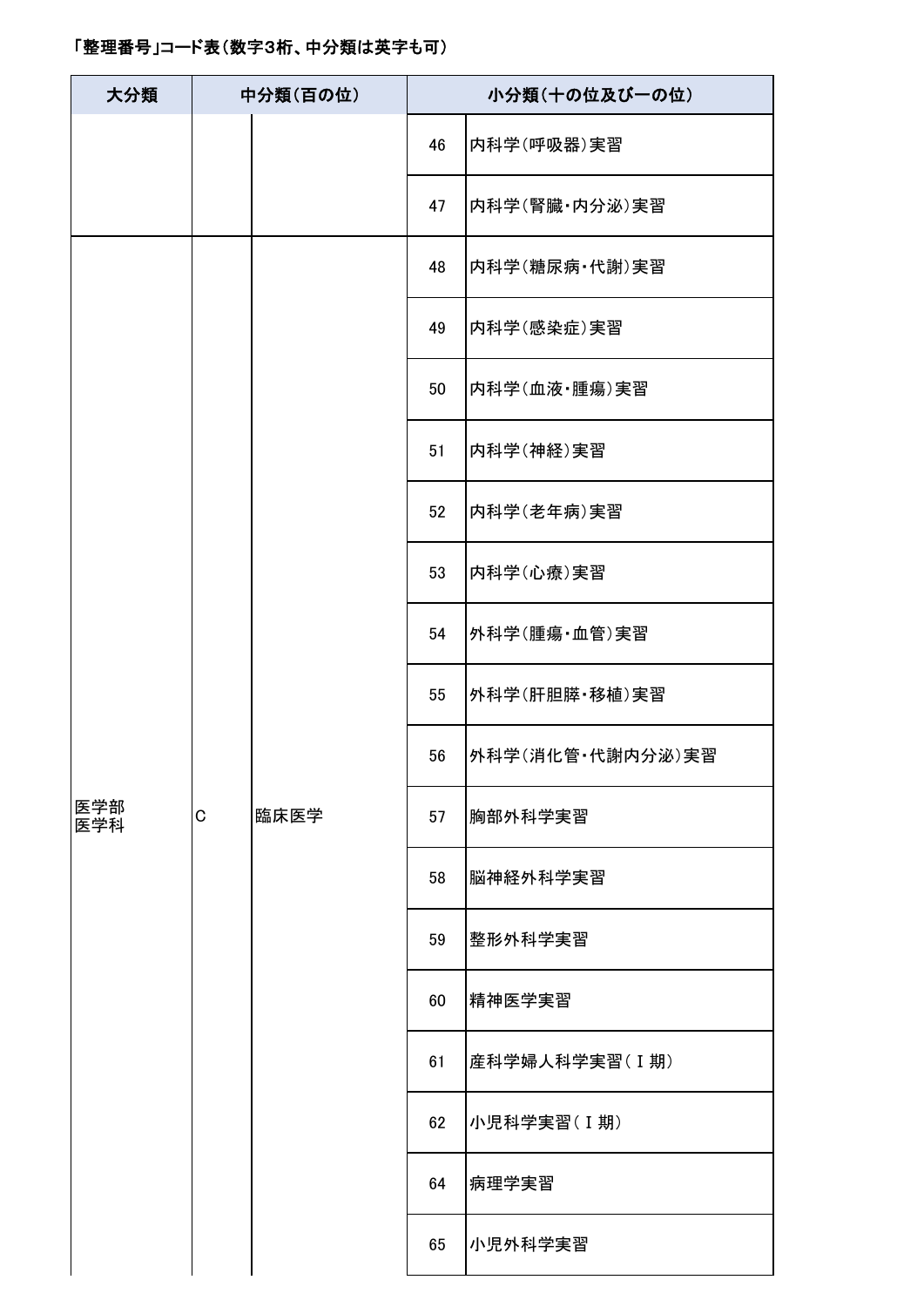| 大分類        |             | 中分類(百の位) | 小分類(十の位及び一の位) |               |  |
|------------|-------------|----------|---------------|---------------|--|
|            |             |          | 66            | 眼科学実習         |  |
|            |             |          | 67            | 皮膚科学実習        |  |
|            |             |          | 68            | 泌尿器科学実習       |  |
|            |             |          | 69            | 耳鼻咽喉科学実習      |  |
|            |             |          | 70            | 放射線医学実習       |  |
|            |             |          | 71            | 麻酔学実習         |  |
|            |             |          | 72            | 形成外科学実習       |  |
| 医学部<br>医学科 |             | 臨床医学     | 73            | 臨床検査医学実習      |  |
|            |             |          | 74            | 口腔外科学実習       |  |
|            |             |          | 75            | 救急医学実習        |  |
|            |             |          | 76            | 輸血学実習         |  |
|            | $\mathsf C$ |          | 77            | リハビリテーション医学実習 |  |
|            |             |          | 78            | 臨床薬剤学実習       |  |
|            |             |          | 79            | 総合診療学実習       |  |
|            |             |          | 80            | 地域医療学実習       |  |
|            |             |          | 81            | 感染制御学実習       |  |
|            |             |          | 82            | 臨床研究総論実習      |  |
|            |             |          | 83            | 産科学婦人科学実習(I期) |  |
|            |             |          | 84            | 小児科学実習(I期)    |  |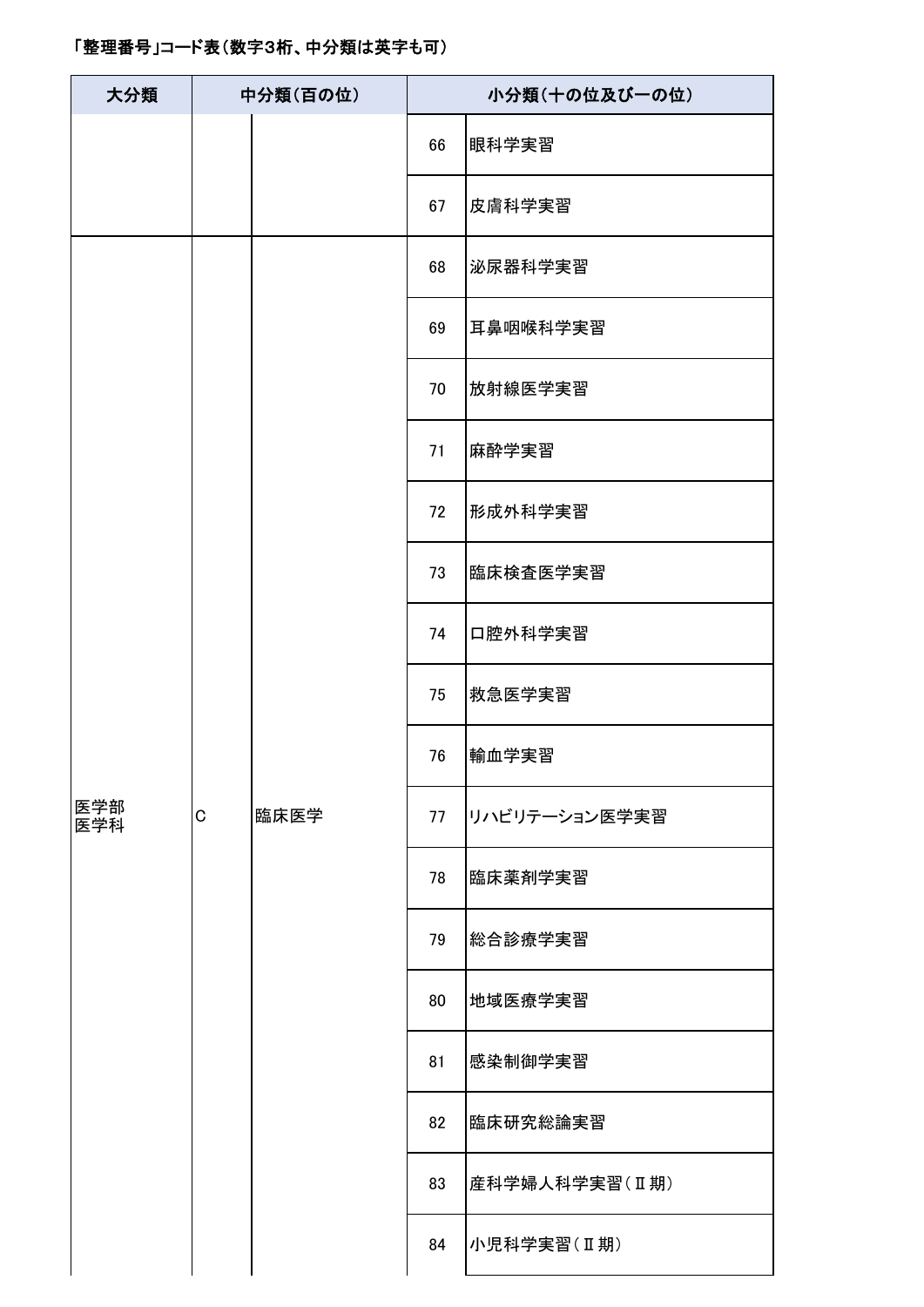| 大分類        |             | 中分類(百の位) | 小分類(十の位及び一の位) |               |  |
|------------|-------------|----------|---------------|---------------|--|
|            |             |          | 85            | 臨床統合講義        |  |
|            |             |          | 86            | 臨床導入実習        |  |
|            |             |          | 87            | 臨床研究          |  |
| 医学部<br>医学科 | $\mathsf C$ | 臨床医学     | 88            | 病態栄養治療学実習     |  |
|            |             |          | 89            | 緩和医療学実習       |  |
|            |             |          | 90            | 検診学実習         |  |
|            |             |          | 91            | エレクティブクラークシップ |  |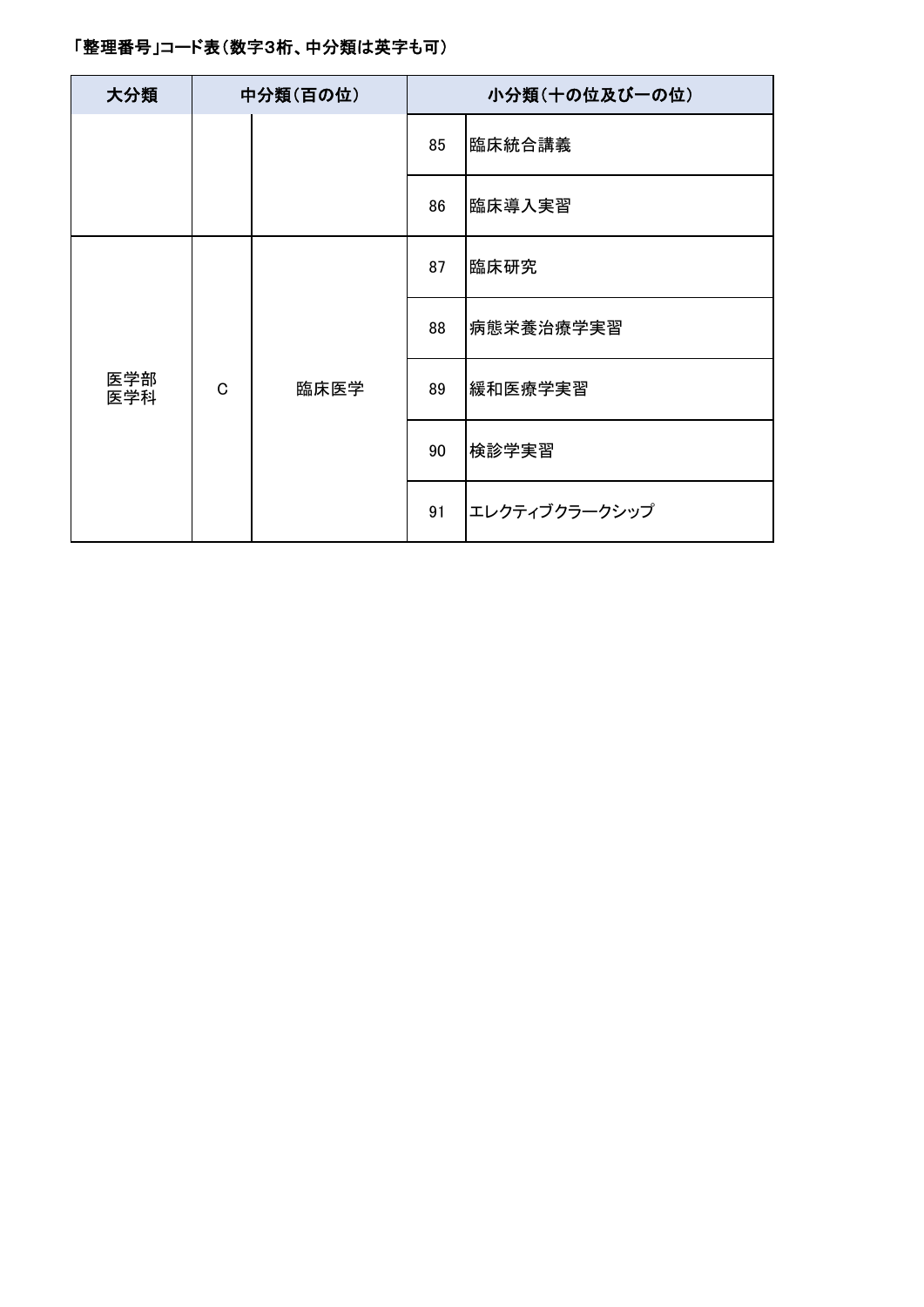| <b>Main Heading</b>        |                          | <b>Minor Heading</b><br>(hundreds digit) |                                    | <b>Sub Heading</b><br>(tens and ones digit)    |                                   |  |    |                   |
|----------------------------|--------------------------|------------------------------------------|------------------------------------|------------------------------------------------|-----------------------------------|--|----|-------------------|
| 01<br>02<br>03<br>04       |                          |                                          |                                    | Laboratory Animal Resorces Science             |                                   |  |    |                   |
|                            |                          |                                          |                                    |                                                | Introduction to Clinical Medicine |  |    |                   |
|                            | Anatomy-1 (Microanatomy) |                                          |                                    |                                                |                                   |  |    |                   |
|                            |                          |                                          | Biochemistry (including Nutrition) |                                                |                                   |  |    |                   |
|                            |                          |                                          | 05                                 | <b>Medical Engineering Science</b>             |                                   |  |    |                   |
|                            |                          |                                          | 06                                 | Anatomy-2 (Macroanatomy)                       |                                   |  |    |                   |
|                            |                          |                                          | 07                                 | Anatomy-3 (Neuroscience)                       |                                   |  |    |                   |
|                            |                          |                                          | 08                                 | Physiology                                     |                                   |  |    |                   |
| School of<br>а<br>Medicine | <b>Basic Medicine</b>    | 09                                       | General Pathology                  |                                                |                                   |  |    |                   |
|                            |                          | 10 <sup>°</sup>                          | Pharmacology                       |                                                |                                   |  |    |                   |
|                            |                          | 11                                       | Microbiology I                     |                                                |                                   |  |    |                   |
|                            |                          |                                          | 12 Immunology                      |                                                |                                   |  |    |                   |
|                            |                          |                                          |                                    | 13                                             | Radiation Science (3rd-grade)     |  |    |                   |
|                            |                          |                                          | 14                                 | Parasitology                                   |                                   |  |    |                   |
|                            |                          |                                          |                                    |                                                |                                   |  | 15 | Medical English I |
|                            |                          |                                          | 16                                 | Medical English II                             |                                   |  |    |                   |
|                            |                          |                                          | 17                                 | Practice of Biochemistry (including Nutrition) |                                   |  |    |                   |
|                            |                          |                                          | 18                                 | <b>Free Quarter</b>                            |                                   |  |    |                   |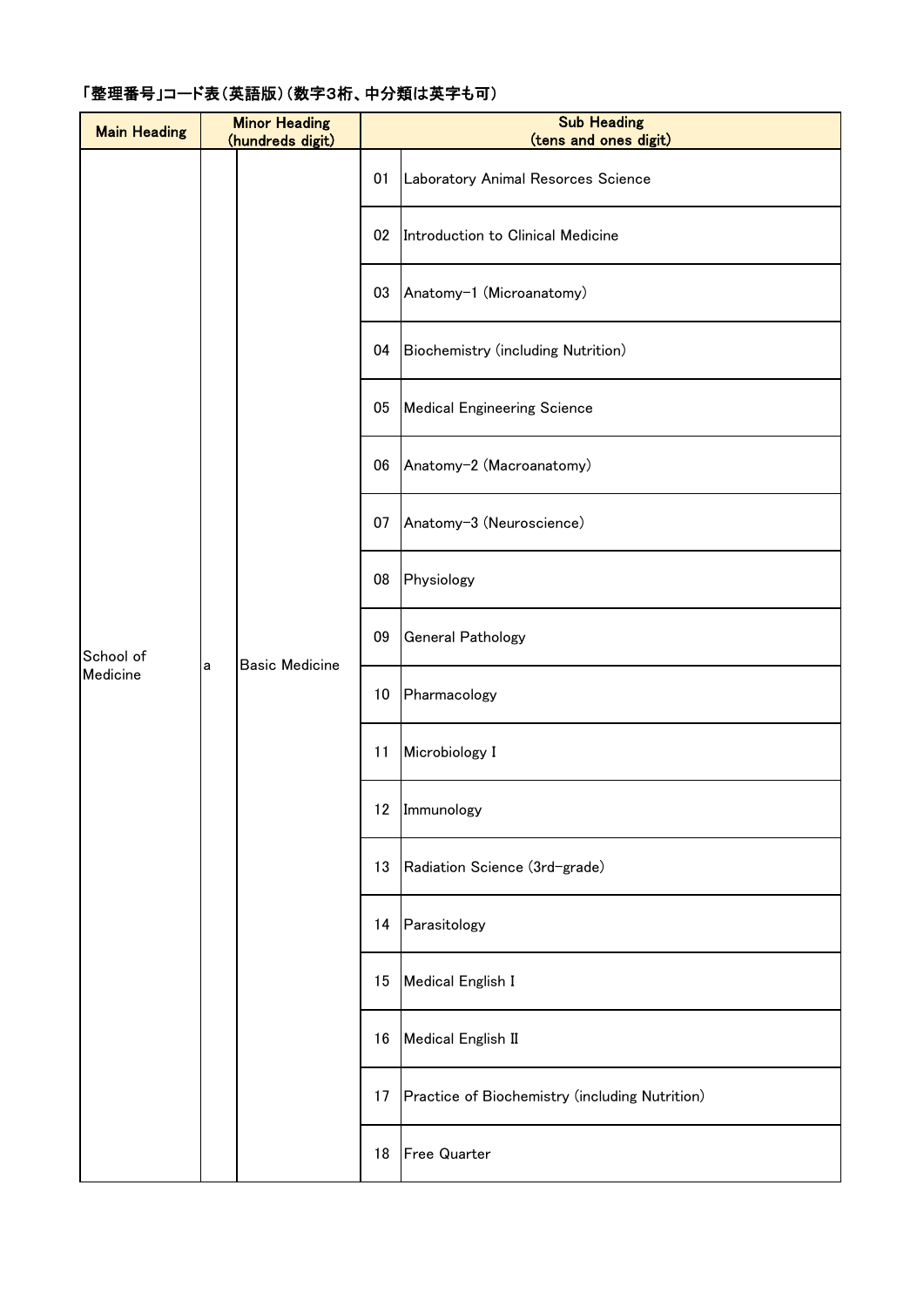| <b>Main Heading</b>   |   | <b>Minor Heading</b><br>(hundreds digit) | <b>Sub Heading</b><br>(tens and ones digit) |                                                         |  |  |
|-----------------------|---|------------------------------------------|---------------------------------------------|---------------------------------------------------------|--|--|
|                       |   |                                          | 01                                          | Human Genetics                                          |  |  |
|                       |   |                                          | 02                                          | <b>Statistics</b>                                       |  |  |
|                       |   |                                          | 03                                          | Hygiene and Preventive Medicine                         |  |  |
|                       |   |                                          | 04                                          | Forensic Medicine (Legal Medicine and Health Insurance) |  |  |
|                       |   |                                          | 05                                          | <b>Medical Informatics</b>                              |  |  |
|                       |   |                                          | 06                                          | <b>Medical Ethics</b>                                   |  |  |
|                       | b | Social Medicine                          | 07                                          | Public Health                                           |  |  |
| School of<br>Medicine |   |                                          | 08                                          | Practice of Public Health                               |  |  |
|                       |   |                                          | 09                                          | <b>Medical Safety Management</b>                        |  |  |
|                       |   |                                          | 10                                          | <b>Medical Engineering</b>                              |  |  |
|                       |   |                                          | 11                                          | Social Medicine                                         |  |  |
|                       |   |                                          |                                             | 12 Integrated Lecture on Medicine I                     |  |  |
|                       |   |                                          | 13                                          | Integrated Lecture on Medicine II                       |  |  |
|                       |   |                                          | 01                                          | Tutorial                                                |  |  |
|                       |   |                                          | 02                                          | Cardiology                                              |  |  |
|                       |   |                                          | 03                                          | Gastroenterology                                        |  |  |
|                       | C | <b>Clinical Medicine</b>                 | 04                                          | Allergy and Rheumatology                                |  |  |
|                       |   |                                          | 05                                          | Respiratory Medicine                                    |  |  |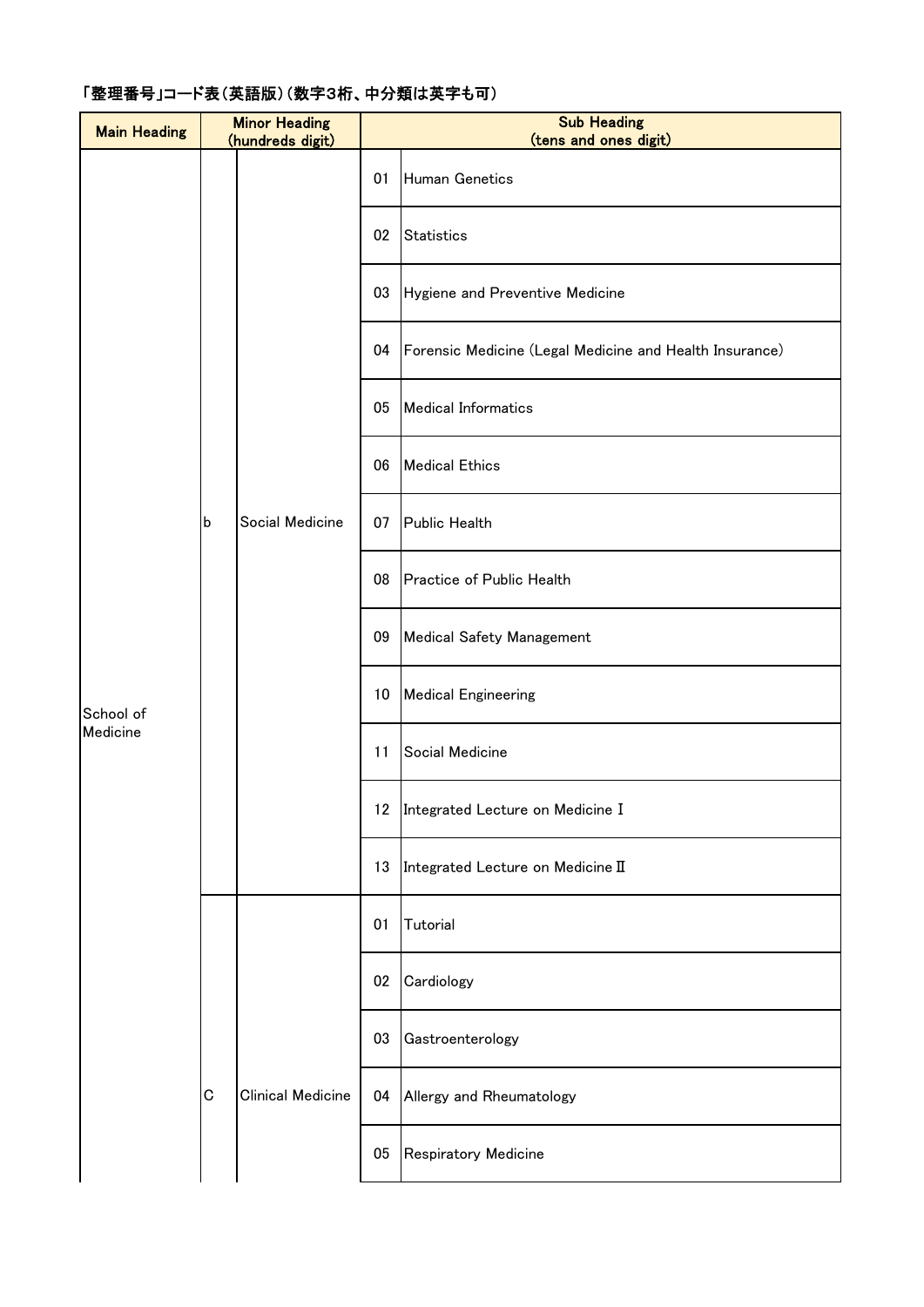| <b>Main Heading</b>        | <b>Minor Heading</b><br>(hundreds digit) |                          |    | <b>Sub Heading</b><br>(tens and ones digit)    |  |  |  |
|----------------------------|------------------------------------------|--------------------------|----|------------------------------------------------|--|--|--|
|                            |                                          |                          | 06 | Nephrology                                     |  |  |  |
|                            |                                          |                          | 07 | Endocrinology                                  |  |  |  |
|                            |                                          |                          | 08 | Diabetology and Metabolic Diseases             |  |  |  |
|                            |                                          |                          | 09 | <b>Infectious Diseases</b>                     |  |  |  |
|                            |                                          |                          | 10 | Hematology and Oncology                        |  |  |  |
|                            |                                          |                          | 11 | Neurology                                      |  |  |  |
|                            |                                          |                          | 12 | Geriatric Medicine                             |  |  |  |
|                            |                                          | <b>Clinical Medicine</b> | 13 | Psychosomatic Medicine                         |  |  |  |
| School of<br>C<br>Medicine |                                          |                          | 14 | Surgical Oncology and Vascular Surgery         |  |  |  |
|                            |                                          |                          | 15 | Hepatobiliary and Pancreatic Surgery           |  |  |  |
|                            |                                          |                          | 16 | Gastrointestinal, Breast and Endocrine Surgery |  |  |  |
|                            |                                          |                          |    | 17 Thoracic Surgery                            |  |  |  |
|                            |                                          |                          | 18 | Pediatric Surgery                              |  |  |  |
|                            |                                          |                          | 19 | Neurosurgery                                   |  |  |  |
|                            |                                          |                          | 20 | Orthopedic Surgery                             |  |  |  |
|                            |                                          |                          | 21 | Obstetrics and Gynecology                      |  |  |  |
|                            |                                          |                          | 22 | Pediatrics                                     |  |  |  |
|                            |                                          |                          | 23 | Ophthalmology                                  |  |  |  |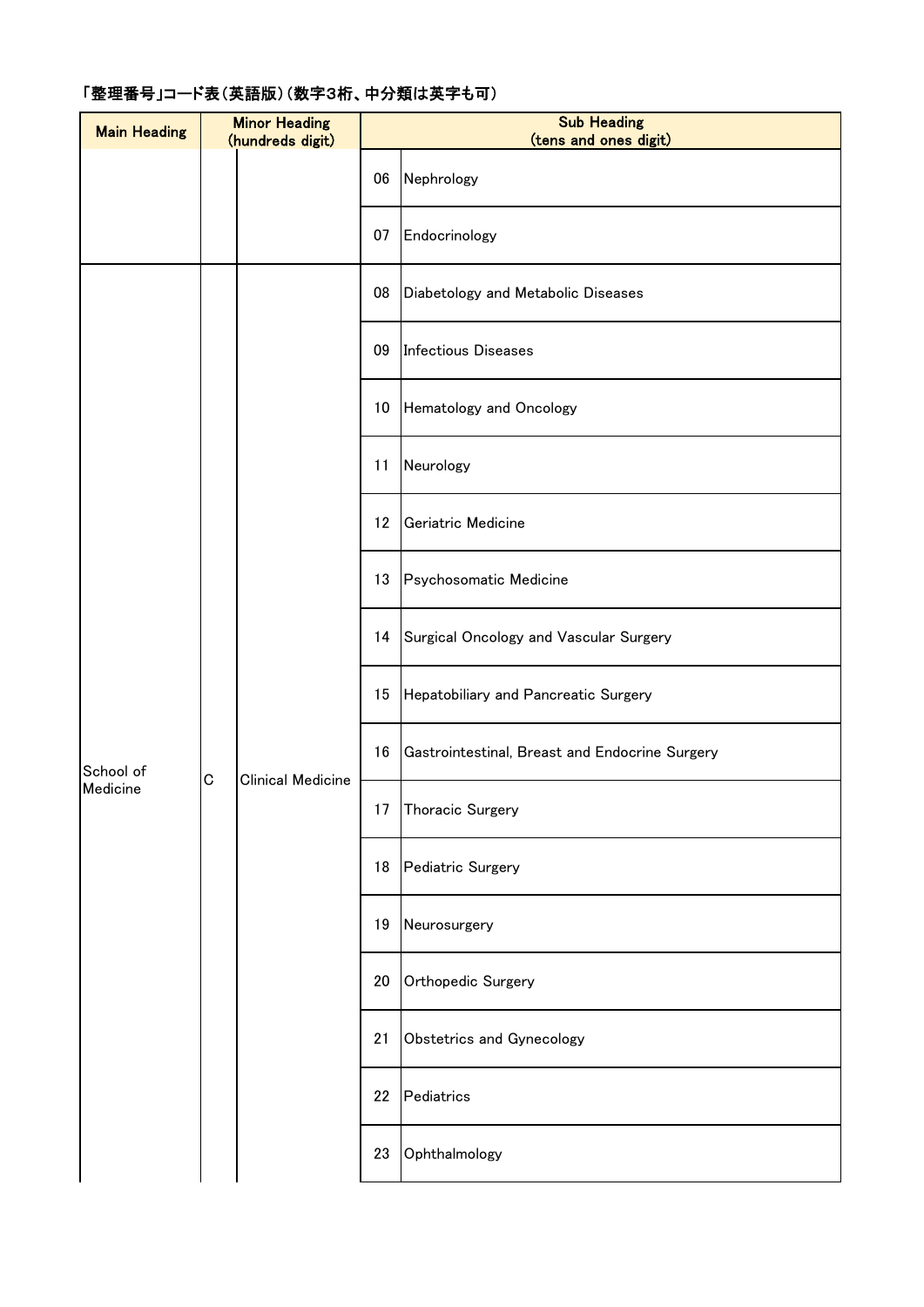| <b>Main Heading</b>                  | <b>Minor Heading</b><br>(hundreds digit) |                          |    | <b>Sub Heading</b><br>(tens and ones digit)    |  |  |  |
|--------------------------------------|------------------------------------------|--------------------------|----|------------------------------------------------|--|--|--|
|                                      |                                          |                          | 24 | Dermatology                                    |  |  |  |
|                                      |                                          |                          | 25 | Urology                                        |  |  |  |
|                                      |                                          |                          | 26 | Psychiatry                                     |  |  |  |
|                                      |                                          |                          | 27 | Otorhinolaryngology                            |  |  |  |
|                                      |                                          |                          | 28 | Radiology                                      |  |  |  |
|                                      |                                          |                          | 29 | Anesthesiology                                 |  |  |  |
|                                      |                                          |                          | 30 | Plastic Surgery                                |  |  |  |
|                                      |                                          | <b>Clinical Medicine</b> | 31 | Laboratory Medicine                            |  |  |  |
|                                      |                                          |                          | 32 | Oral Surgery                                   |  |  |  |
| School of<br>$\mathbf C$<br>Medicine |                                          |                          | 33 | <b>Emergency Medicine</b>                      |  |  |  |
|                                      |                                          |                          | 34 | Rehabilitation Medicine                        |  |  |  |
|                                      |                                          |                          |    | 35 Special Pathology                           |  |  |  |
|                                      |                                          |                          | 36 | Radiation Science (4th-grade)                  |  |  |  |
|                                      |                                          |                          | 37 | Department of Infection Control and Prevention |  |  |  |
|                                      |                                          |                          | 38 | Oriental Medicine                              |  |  |  |
|                                      |                                          |                          | 39 | Health Management Science                      |  |  |  |
|                                      |                                          |                          | 40 | Practice of Surgical Infection Control         |  |  |  |
|                                      |                                          |                          | 41 | Tutorial (4th-grade)                           |  |  |  |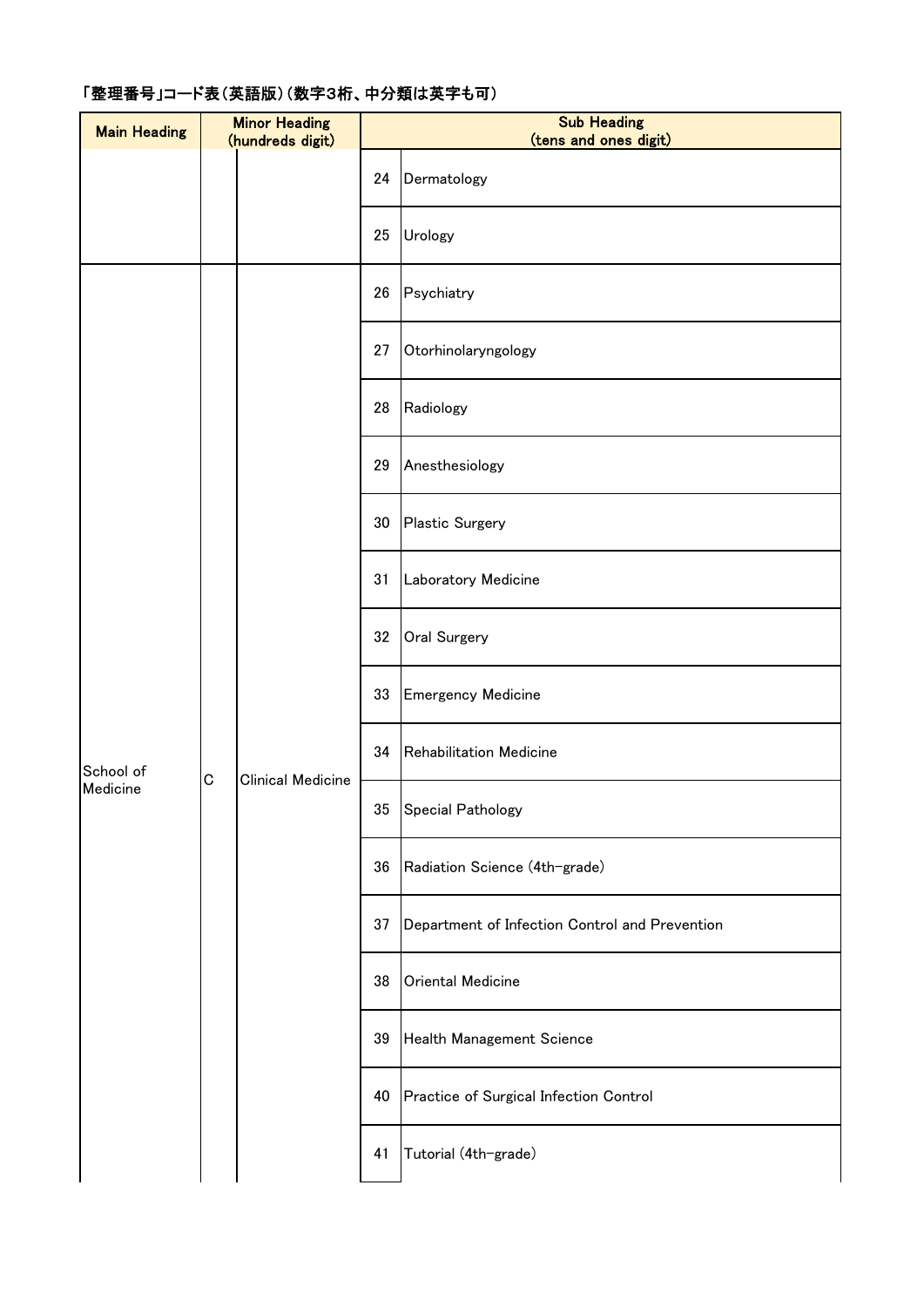| <b>Main Heading</b>   | <b>Minor Heading</b><br>(hundreds digit) |                          | <b>Sub Heading</b><br>(tens and ones digit) |                                                          |
|-----------------------|------------------------------------------|--------------------------|---------------------------------------------|----------------------------------------------------------|
|                       |                                          |                          | 43                                          | Cardiology Clerkship                                     |
|                       |                                          |                          | 44                                          | Gastroenterology Clerkship                               |
| School of<br>Medicine | C                                        | <b>Clinical Medicine</b> | 45                                          | Allergy and Rheumatology Clerkship                       |
|                       |                                          |                          | 46                                          | Respiratory Medicine Clerkship                           |
|                       |                                          |                          | 47                                          | Nephrology and Endocrinology Clerkship                   |
|                       |                                          |                          | 48                                          | Diabetology and Metabolic Diseases Clerkship             |
|                       |                                          |                          | 49                                          | Infectious Diseases Clerkship                            |
|                       |                                          |                          | 50                                          | Hematology and Oncology Clerkship                        |
|                       |                                          |                          | 51                                          | Neurology Clerkship                                      |
|                       |                                          |                          | 52                                          | Geriatric Medicine Clerkship                             |
|                       |                                          |                          | 53                                          | Psychosomatic Medicine Clerkship                         |
|                       |                                          |                          | 54                                          | Surgical Oncology and Vascular Surgery Clerkship         |
|                       |                                          |                          | 55                                          | Hepatobiliary and Pancreatic Surgery Clerkship           |
|                       |                                          |                          | 56                                          | Gastrointestinal, Breast and Endocrine Surgery Clerkship |
|                       |                                          |                          | 57                                          | Cardiac and Thoracic Surgery Clerkship                   |
|                       |                                          |                          | 58                                          | Neurosurgery Clerkship                                   |
|                       |                                          |                          | 59                                          | Orthopedic Surgery Clerkship                             |
|                       |                                          |                          | 60                                          | Psychiatry Clerkship                                     |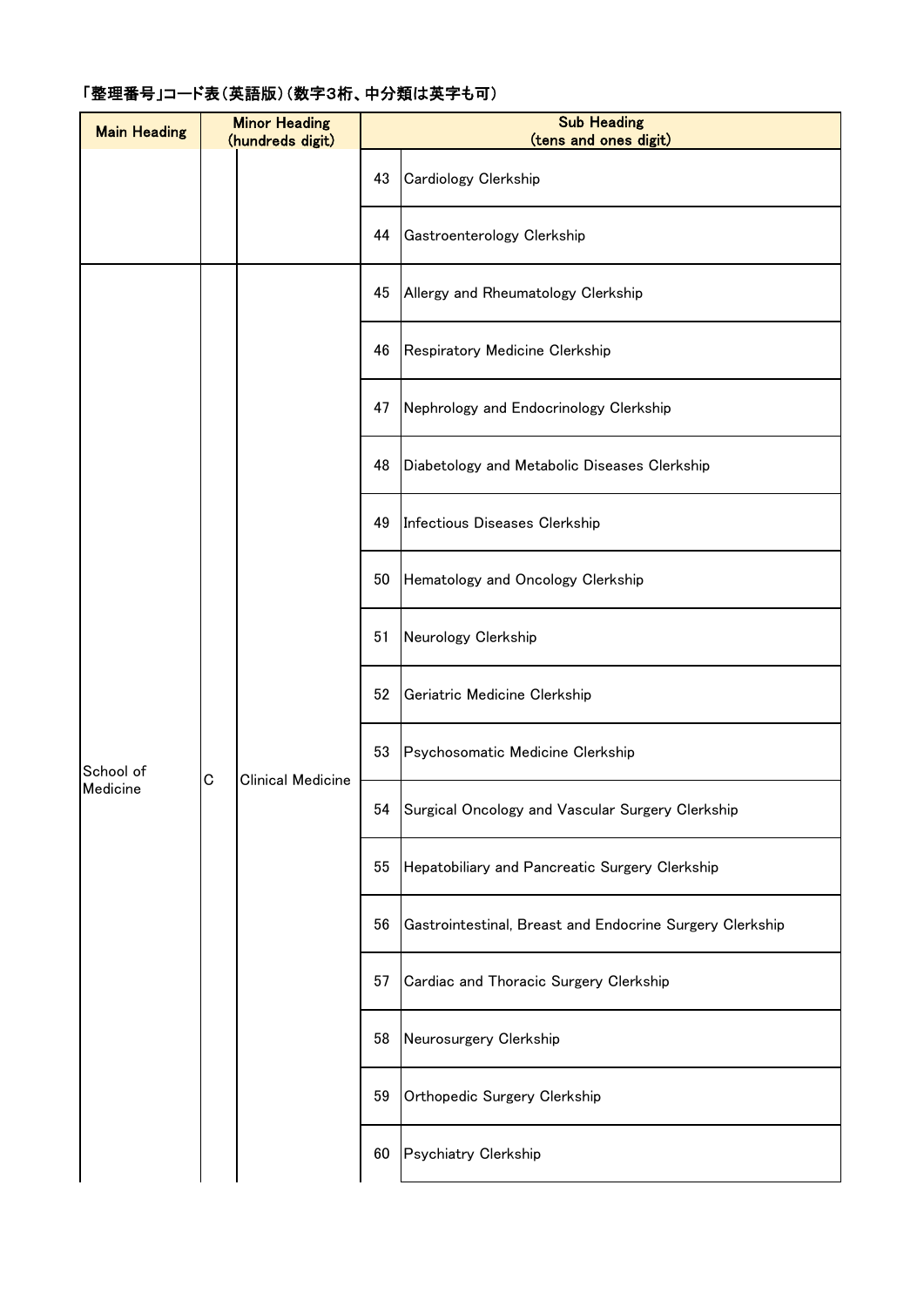# Main Heading **Minor Heading** (hundreds digit) **Sub Heading** (tens and ones digit) 61 Obstetrics and Gynecology Clerkship (1st-period) 62 Pediatrics Clerkship (1st-period) 64 Pathology Clerkship 65 Pediatric Surgery Clerkship 66 Ophthalmology Clerkship 67 Dermatology Clerkship 68 Urology Clerkship 69 Otorhinolaryngology Clerkship 70 Radiology Clerkship 71 Anesthesiology Clerkship 72 Plastic Surgery Clerkship 73 Laboratory Medicine Clerkship 74 Oral Surgery Clerkship 75 Emergency Medicine Clerkship 76 Blood Transfusion Medicine Clerkship 77 Rehabilitation Medicine Clerkship 78 Clinical Pharmaceutics Clerkship 79 General Medicine Clerkship C Clinical Medicine School of Medicine